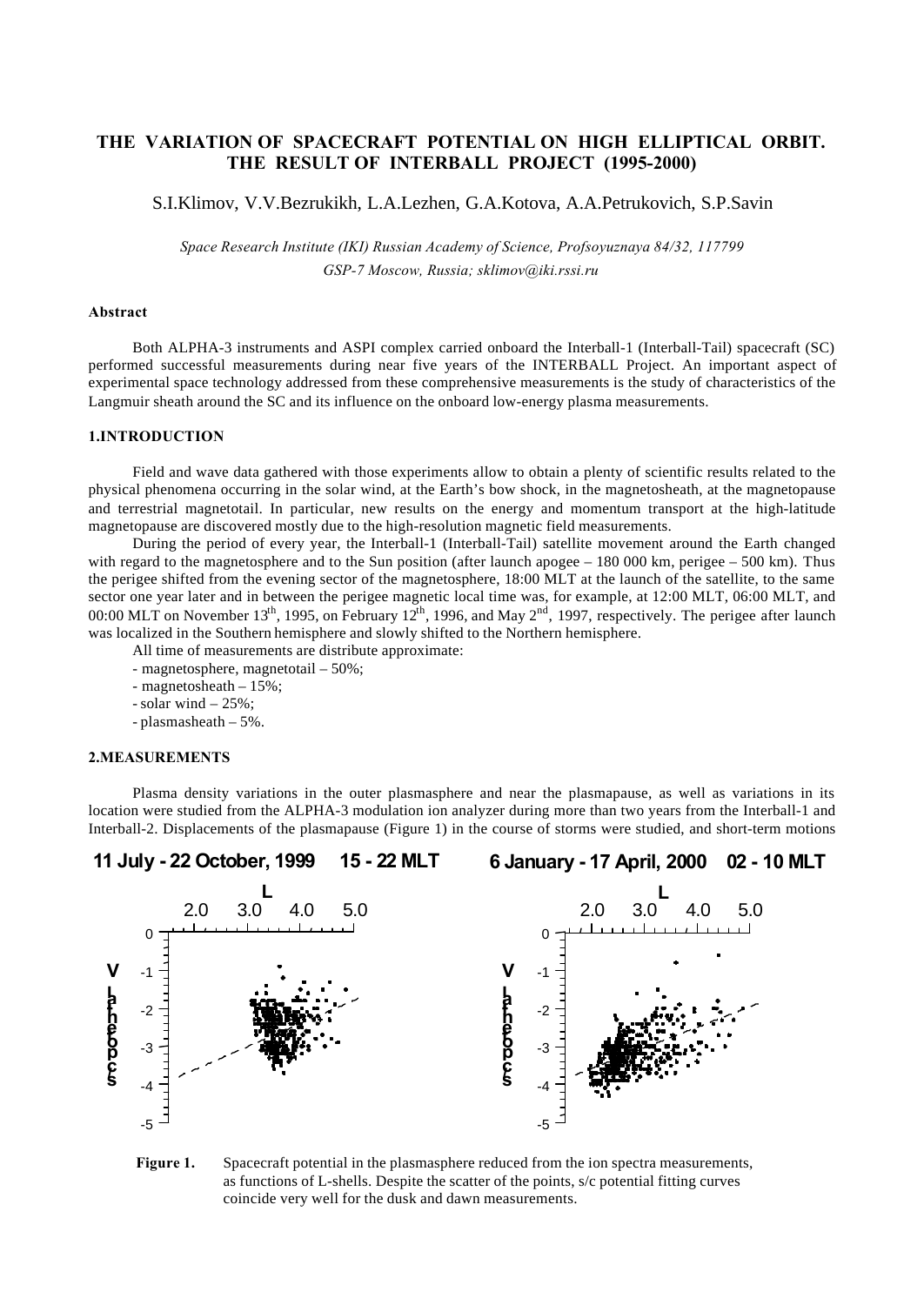were analyzed. At last, the ALPHA-3 [1] modulation ion trap device, similar on both Interball-1 and -2, provides continuous data on the plasmasphere, plasmapause location and shape, which allow to compare the differential measurements of particle spectrometers with the total ion density data at and near the plasmapause. While the intercomparisons of the data from different onboard instruments are ongoing, the main output from this work – the spacecraft potential inside the plasmasphere is close to  $-1.5$  V and near plasmapause less that  $-0.1V$ .

The ALPHA-3 experiment (Figure 5) for cold ion flux measurements including retarding plasma analyzer (RPA) is continuously functioning on Interball-1. Due to highly eccentric spacecraft orbit as a rule the instrument provides data on plasmasphere cold ions once per four days. Cold ion spectra were measured during 2 s once per  $\sim$  2 minutes. The data collected from 19 orbits of Interball-1 in July – October 1999 when the plasmasphere was crossed in the outer dusk sector (15 – 22 MLT) between L  $\,$  3 and L  $\,$  5 and from 21 orbits in January – April 2000 across the outer dawn side plasmasphere  $(2 \le L \le 5, 02 - 10$  MLT) were analyzed.

The parameters of plasmasphere cold ions: density *n* and temperature *T<sup>i</sup>* , as well as the value of the spacecraft potential Φ were obtained via fitting the experimental spectra by the calculated spectra assuming the convected maxwellian distribution of ions distorted due to non-zero potential of the spacecraft.

It is seen (Figure 1) that the spacecraft potential is negative inside the plasmasphere and its value is increasing while approaching to the plasmapause. The dashed line drawn in the top plot is a best-fit linear function. The same line is shown in the bottom plot and its location evidences that the spacecraft potential is the same on average in the dawn and dusk plasmasphere.

Figure 2 presents the potential of the Interball-2 spacecraft during 2 passes through the plasmasphere deduced from the cold ion spectra measurements by the wide-angle plane modulating analyzer (MPA). Inside the observed part of the plasmasphere at  $1.8 < L < 5$  on the night and day sides the potential is negative, except one point (1 measured spectrum) of 0.1 V. Minimum potentials are varied between -0.55 and -0.2 V and increase with the spacecraft distance from the Earth.



**Figure 2 (above).** The potential of the Interball-2 SC in the night (full circles and asterisk) and noon (open circles and asterisk) plasmasphere on September.

**Figure 3 (below).** The potential of the Interball-2 SC during eclipse  $(L<2.6)$  and in sunlight region.

Figure 3 shows variations of the Interball-2 potential in the Earth's shadow and after the exit from the shadow. It is seen that when the spacecraft left the shadow the potential.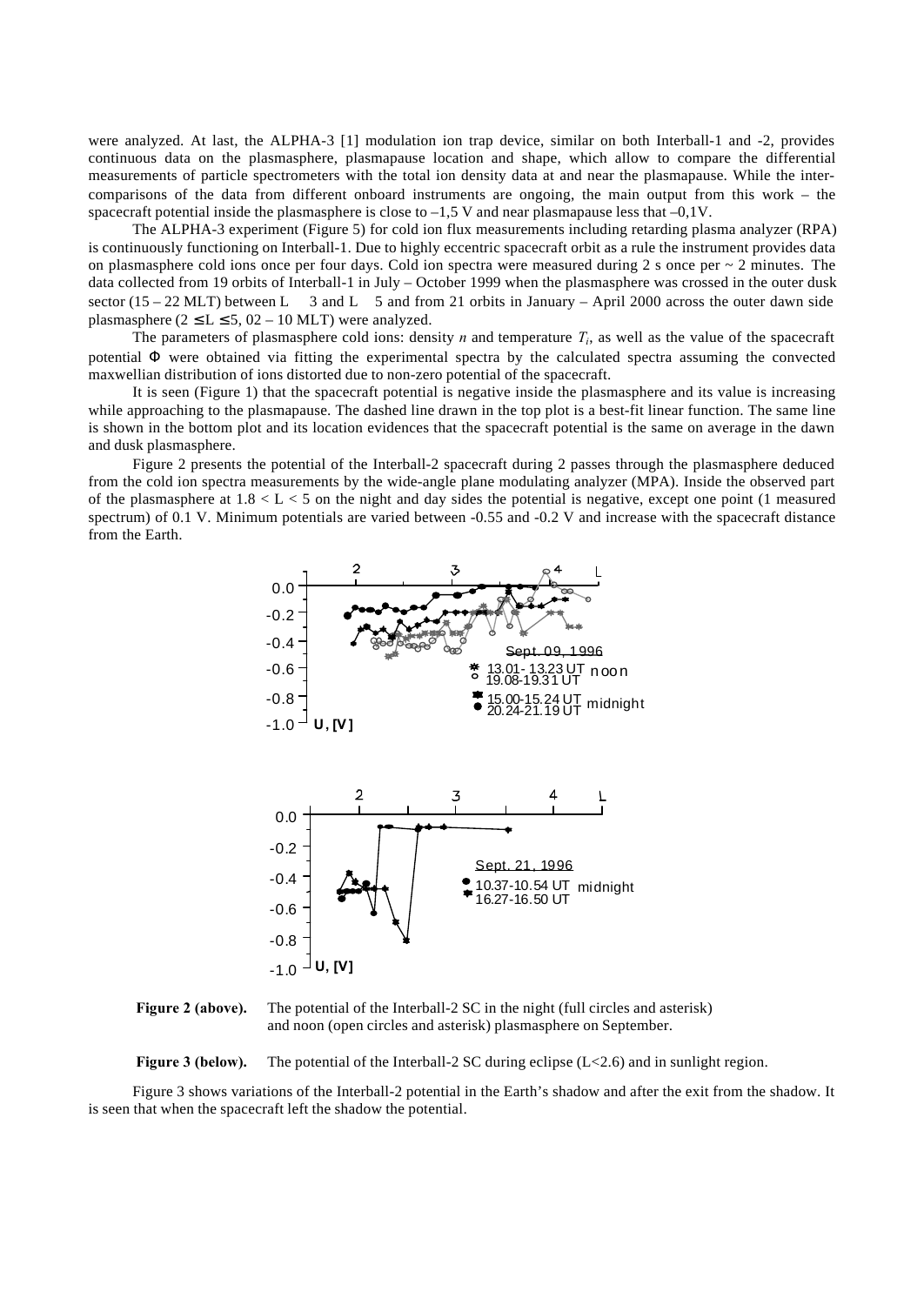The plasma-wave experiment ASPI onboard the Interball-1 is a combined wave diagnostic experiment. It performs measurements of the DC and AC magnetic field vector by flux-gate and search coil sensors, the DC and AC electric field vector by Lamgmuir double probes, and the plasma current fluctuation by Langmuir split probe. Data analysis shows the low noise level of the sensors connected with special orientation of the SC type Prognoz-M2 [2] and low SC potential, which we see from ALPHA-3 measurements.



In Figure 4 we present the noise levels and characteristic signals of the electric field measurements. Curve 3 and 6 correspond to the background electric field spectra measured in solar wind. Curve 6 represents the filtered-bank spectrum of the signal from the dipole 22 m. Curve 3 represents on-board FFT spectrum summed over three components. Comparing these two curves, one should take into account the less sensitive quantization level of FFT and a possible overestimate of the electric field by the shorter lengths dipoles, spectra of which are summed in the FFT output. Curve 1 shows the on-board FFT spectrum detected at the quasi-perpendicular bow shock on Interball-1 with comparison Prognoz-8 (Curve 2). The filter-bank spectrum at the same shock is shown as curve 4. It is interfered with by one of SC transmitters at 40-60 kHz



**Figure 5.** The analyzer PL-19 – the sensor unit of the ALPHA-3 instrument was installed on the dark side of the SC in the anti-solar direction (-X, Figure 6).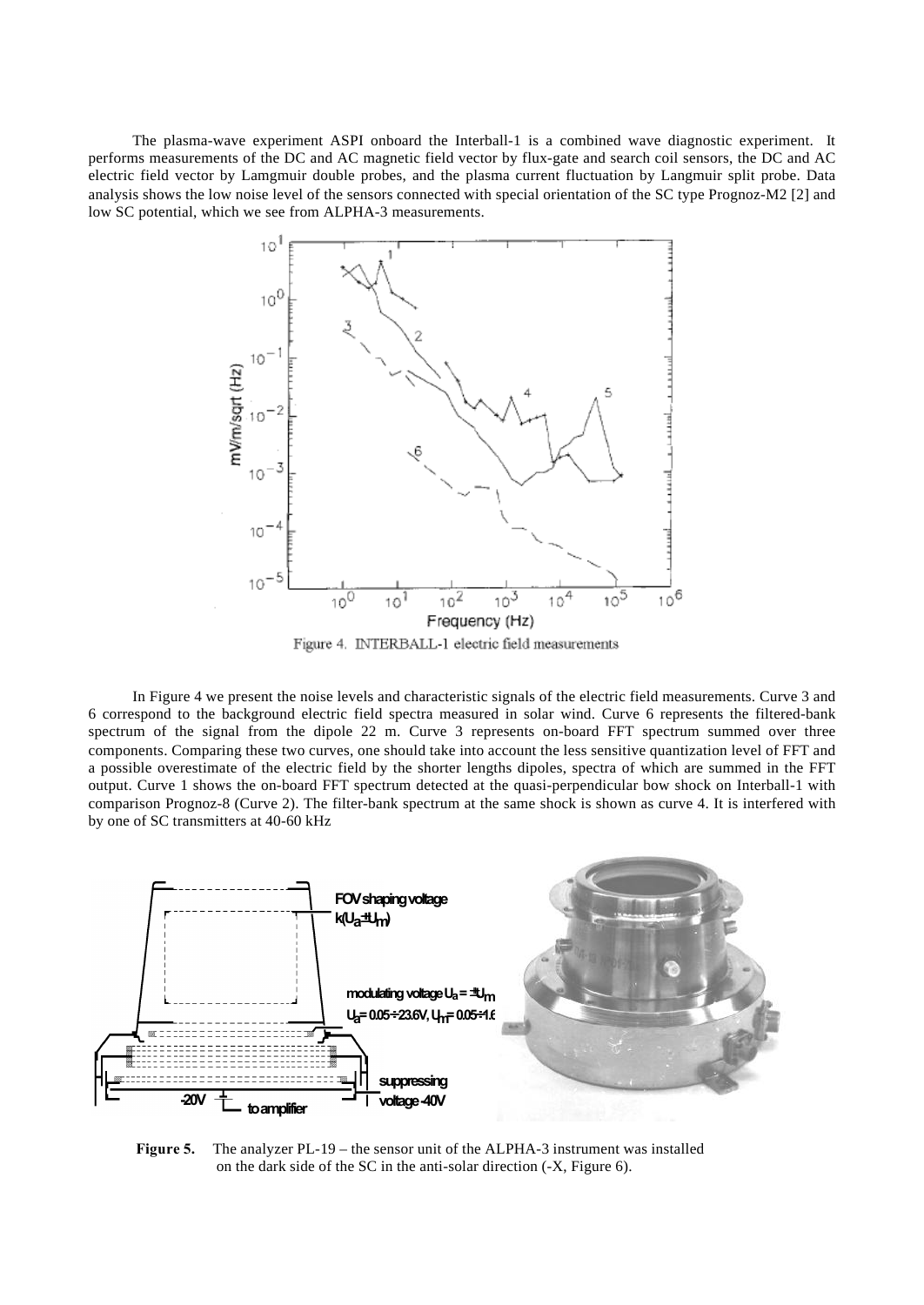

**Figure 6.** Sketch of the Interball-1 spacecraft: +X direction is pointing to the Sun; dimensions are in mm. The field and wave experiment ASPI sensors on the booms are shown: BPP – three-component flux-gate sensor of magnetic field MIF-M instrument; DM-1 – three-component flux-gate sensor of magnetic field FGM-1 instrument; DM-2 – search coil sensor of magnetic field MIF-M instrument; double probe sensors of electric field OPERA instrument BD-1 – BD-2 (Y axis 22 m), BD-3 – BD-4 (Z axis 4.4 m), BD-5 – BD-6 (X axis 4.4 m),

An example of the upstream electric field spectra from the 22 m dipole (Curve 5) exhibits a well-defined peak at the Langmuir frequencies. Such peaks are often registered in the electron forechock of quasi-perpendicular shocks. Its amplitude  $(0.02 \text{ mV m}^{-1} \text{ Hz}^{-1/2})$  is much stronger than the average one, measured by ISEE-1 and IMP-6 longer antennas, but is close to the typical short-dipole measurements on Phobos –1, -2. Taking into account typical wavelengths of Lamgmuir waves (of order of the Debye length), we believe that the 22-m-long dipole antenna on Interball-1 is more appropriate for studies of high-frequency electrostatic waves.





In Figure 7 we present an example of the spacecraft potential measurements aboard Interball-1 spacecraft during outbound from the tail magnetosphere on August 26, 1995. Note, that the shown value is  $-V_{SC}$  (i.e. negative spacecraft potential). In the empty high latitude magnetospheric lobes (left side) the spacecraft potential is higher than 5 V (that corresponds to the negative saturation in Figure 7). Later on Interball-1 encountered the mantle boundary layer (BL) with the density of the MSH-origin plasma of about 1 cm<sup>-3</sup>. That corresponds to  $V_{SC} \sim 4.5$  V. After MP at about 04:28:33 UT the dense MSH plasma (of  $\sim$  7 cm<sup>-3</sup>) kept the spacecraft potential at  $\sim$  1 V. Till 05:21 UT one can see the potential disturbances, that corresponds to the density fluctuations in the turbulent boundary layer just outside MP (see details [2]). Thus, the 22-meter Interball-1 booms happen to be appropriate for the electric field measurements in most regions of magnetosphere excluding empty tail lobes. The particle measurements aboard the spacecraft without active potential control are satisfactory reliable in the same regions.